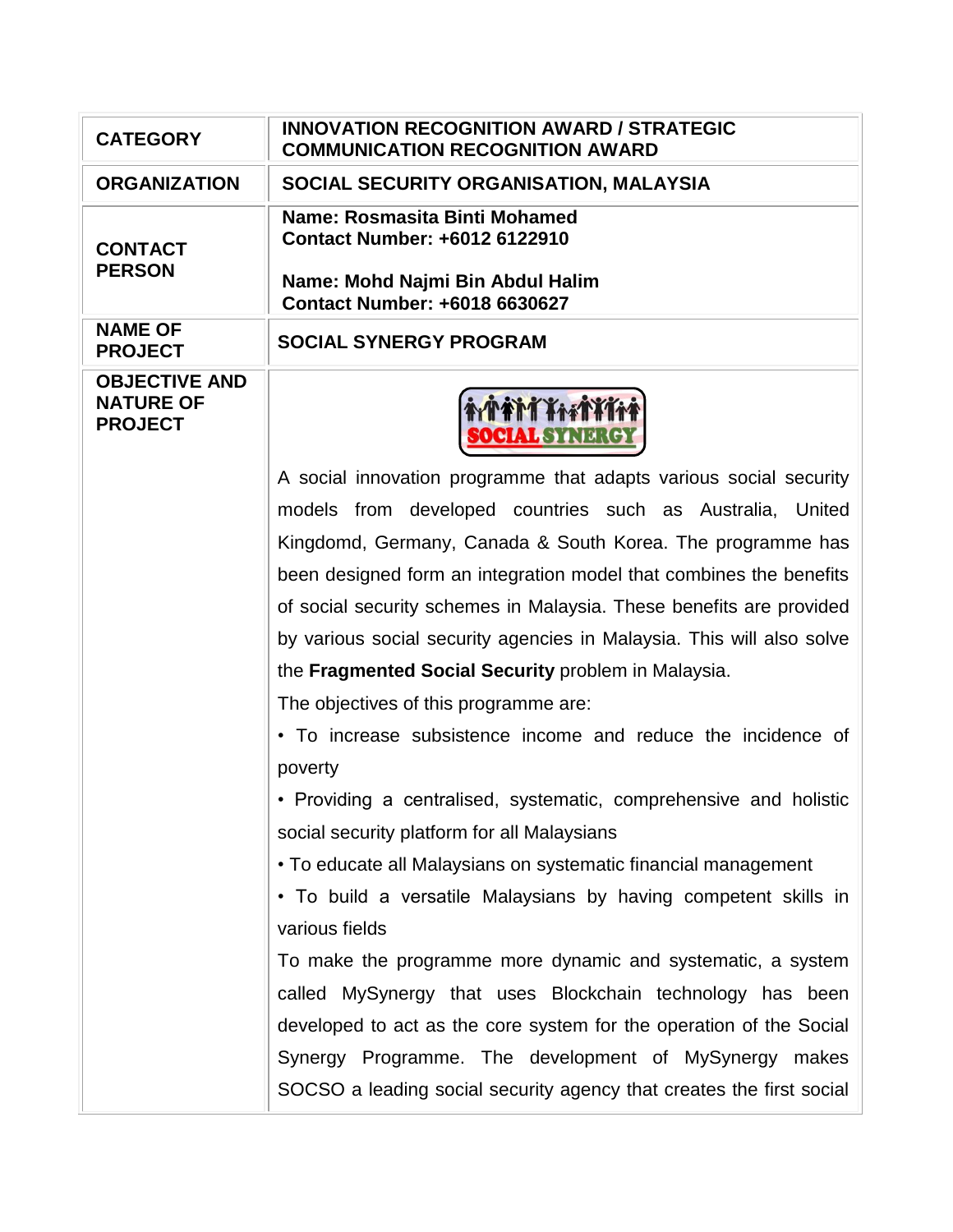|                                | security platform in Malaysia.                                         |
|--------------------------------|------------------------------------------------------------------------|
| <b>WHY IT SHOULD</b>           | The programme should be given recognition based on the following       |
| <b>BE</b><br><b>RECOGNISED</b> | factors:-                                                              |
|                                |                                                                        |
|                                | • Creating the first social safety platform in Malaysia. To date, a    |
|                                | total of 13 social security agencies have collaborated under the       |
|                                | program. Among these agencies are SOCSO, AKPK, GIATMARA,               |
|                                | Amanah Ikhtiar Malaysia, MAIWP, JTKSM, MAIDAM, MAIPk,                  |
|                                | MIASA, and KOBRAS.                                                     |
|                                |                                                                        |
|                                | . The programme integrates all social security schemes exist in        |
|                                | Malaysia to provide holistic and end-to-end solutions and benefits.    |
|                                | . This programme benefits not only SOCSO contributors but all          |
|                                | <b>Malaysians.</b> This proves SOCSO always strive to provide services |
|                                | beyond customer expectations. The programme assures no                 |
|                                | overlapping of benefits received by individuals and families.          |
|                                |                                                                        |
|                                | . MySynergy system is the largest data storage hub for social          |
|                                | security data in Malaysia. This system manages the entire data of      |
|                                | Malaysians dealing with social security agencies throughout the        |
|                                | country.                                                               |
|                                |                                                                        |
|                                | . MySynergy system is also the first among all social security         |
|                                | agencies in Malaysia to adopt Blockchain technology. For               |
|                                | example, by using individuals' identity card number, this system can   |
|                                | track all historical information on benefits claims at various social  |
|                                | security agencies.                                                     |
|                                | • SOCSO has built the RM1 million MySynergy System as the main         |
|                                |                                                                        |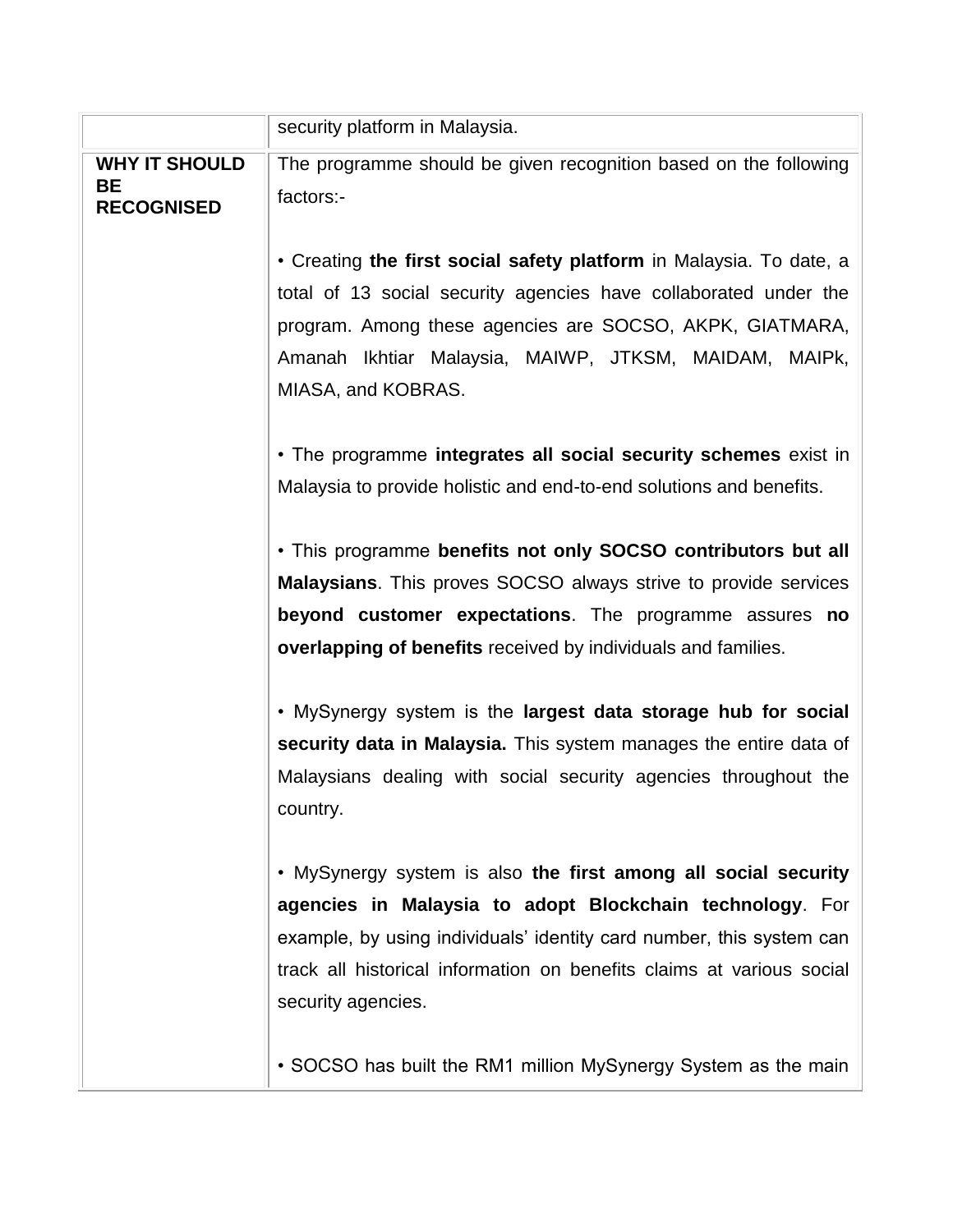system of the programme. This system is used by program coordinators at all social security agencies participating in the programme. **This system is developed, administered and maintained free of charge by SOCSO for all the social security agencies in the country.**

• The programme is capable to improve household finances and enhance the standard of living and the economy of individuals and families. The programme focuses beyond the Malaysians who are in need but also other Malaysians to improve their living standards. This will ensure better well-being for the next generations in the country.

• The program has **significantly helped reduce the incidence of poverty.** In 2018, 300 prospects have been successfully assisted. Among the assistance provided are compensation for disability, invalidity, debt restructuring, job search assistance, business start-up capital, free skills training and business marketing assistance through the digital business ecosystem.

• The programme has also been successful in **assisting those with disabilities who have difficulty in getting a job.** For example, Insured Person in the Return to Work Program is assisted in obtaining job through the JTKSM's (Peninsular Malaysia Labour Department) cash incentive grant which is given to entrepreneurs who are willing to hire employees with disabilities.

## **SUMMARY OF PROJECT** Malaysia, a country that prioritises adequate welfare provision to its people, has provided various facilities and allocations to Malaysians through government and non-governmental agencies. However, poverty still exists and the high cost of living remains high,especially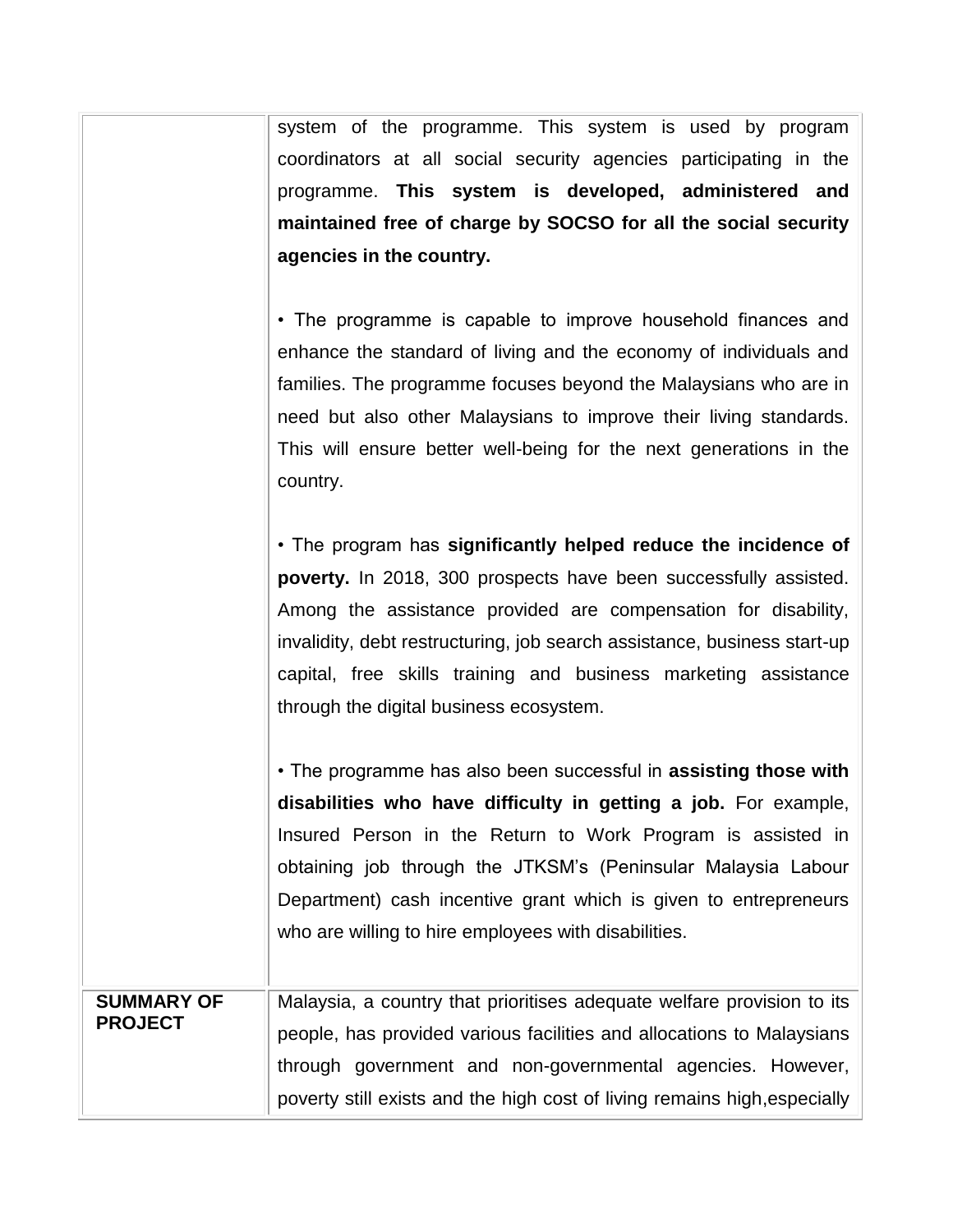among those in the B40 (the bottom 40% of households with monthly income of RM3,900 and below). Therefore, Social Synergy Program is a noble initiative undertaken by SOCSO to ensure that all Malaysians can enjoy benefits provided by the Malaysian government.

Through this initiative, a systematic and dynamic integration platform has been created to integrate all social security benefits provided by government agencies and non-governmental organisations. SOCSO has also successfully developed MySynergy System which acts as an ICT platform for the operation of this programme. MySynergy System is a comprehensive and competitive ICT system using Blockchain technology. This technology provides the convenience of generating a complete and comprehensive data centralisation. The system also has a tracking function to ensure that every progress of each prospect can be tracked. This facility prevents the issue of overlapping of benefits received by Malaysians.

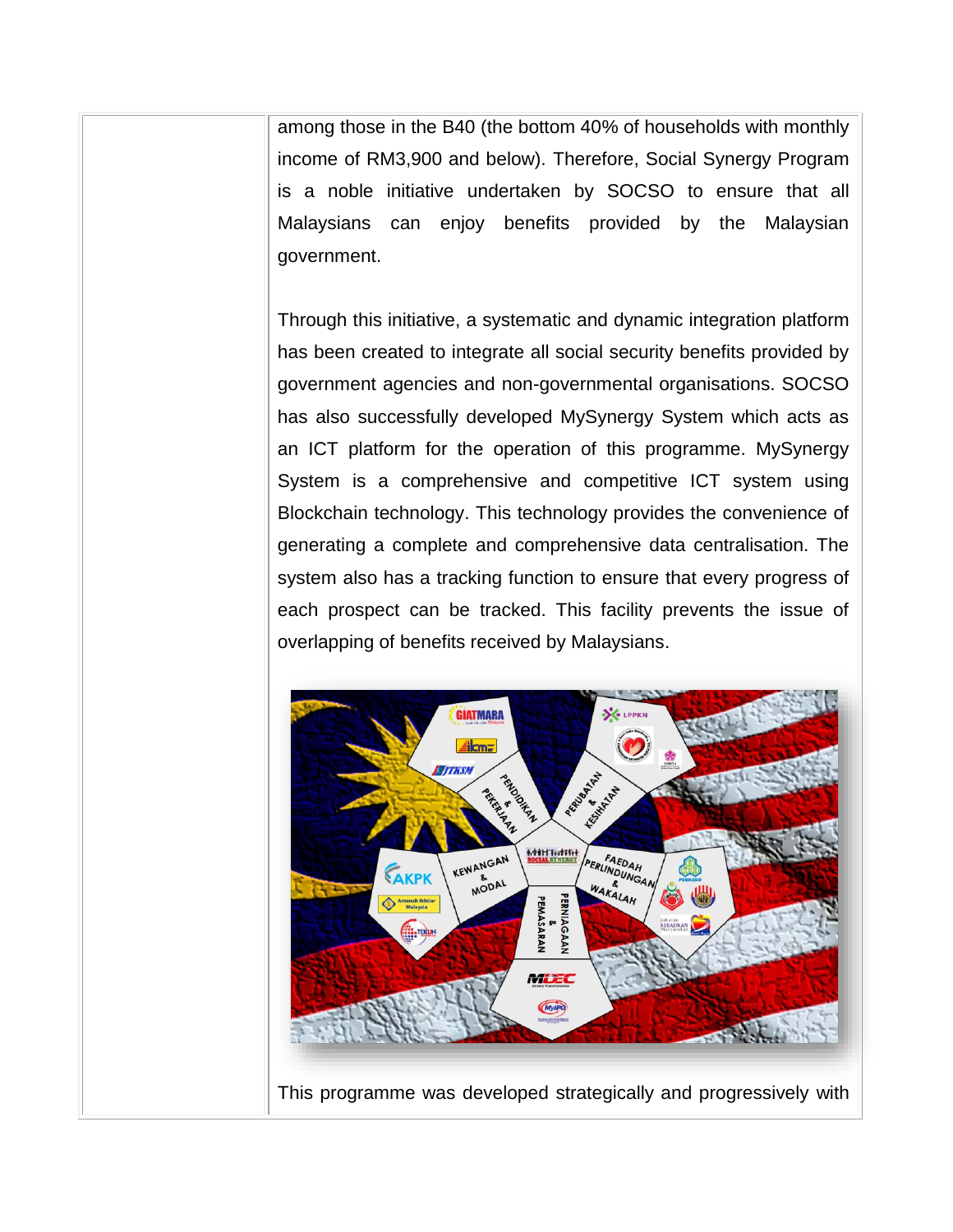the creation of 5 modules. These modules generate a complete conceptual framework that covers all nine (9) branches of social security in the world.



As a result, a complete, holistic and end-to-end workflow solution has been developed. Up to April 2019, almost 1000 prospects (Malaysians) have been successfully assisted under this programme. Indeed, the development of this platform is one of the biggest achievements not only for SOCSO but for the Government of Malaysia, which emphasises a comprehensive social security net in the country.